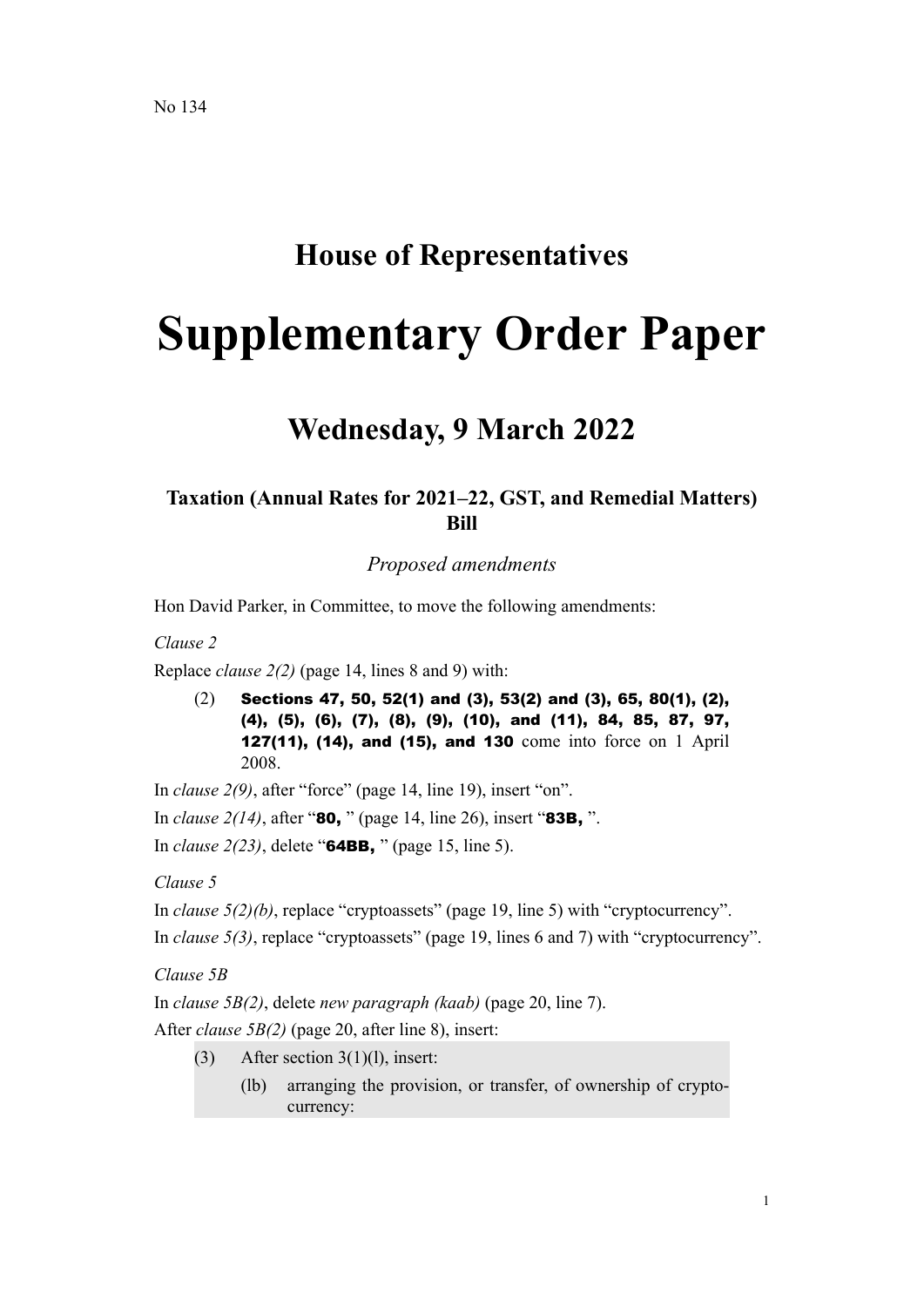*Clause 26*

In *clause 26*, heading, after "**Section 24**" (page 42, line 11), insert "**amended and**". In *clause 26(1B)*, after "**Subsections (1A)**" (page 42, line 29), insert ", (1ABA),".

*Clause 27*

In *clause 27*, heading , replace "**before repeal**" (page 42, line 33) with "**and repealed**".

*Clause 48*

In *clause 48(1)*, *new section CB 6A(1)(a)*, replace "subsections (3) to (7D) and (16)" (page 57, lines 12 and 13) with "subsections (3) to (7C)".

In *clause 48(1)*, *new section CB 6A(1)(b)(ii)*, replace "**subsections (3) to (7D) and** (16)" (page 57, line 20) with "subsections (3) to  $(7C)$ ".

In *clause 48(1)*, *new section CB 6A(1)(b)(iii)*, after "disposal" (page 57, line 21), insert "or at the time the instrument to transfer the land to another person is registered as described in subsection (3)(a)".

In *clause 48(1)*, *new section CB 6A(3)*, replace "(7D)" (page 57, line 37) with "(7C)". In *clause 48(1)*, after *new section CB 6A(5C)* (page 59, after line 19), insert:

*Dividing from and merging with pre-existing land*

(5D) To the extent to which land (**land A**) is either transferred by a per‐ son and, before transfer from them, was part of other land (**preexisting land**) that a person owned, or is transferred to a person and, after transfer to them, merges with other land (also **pre-exist‐ ing land**) that the person owns, an instrument of transfer for the transfer is treated as not being for the pre-existing land.

In *clause 48(1)*, *new section CB 6A(7)*, replace "settlors" (page 59, line 27) with "ori‐ ginal settlors".

In *clause 48(1)*, *new section CB 6A(7)*, replace "section CB 6AC" (page 59, line 29) with "section CB 6AB".

In *clause 48(1)*, *new section CB 6A(7B)*, replace "**section CB 6AD**" (page 59, lines 34 and 35) with "section CB 6AC".

In *clause 48(1)*, delete *new section CB 6A(7D)* (page 60, lines 1 to 5).

In *clause 48(1)*, delete *new section CB 6A(16) and (17)* (page 61, lines 9 to 29).

In *clause 48(1)*, replace *new sections CB 6AC and CB 6AD* (page 61, line 33 to page 63, line 36) with:

# **CB 6AB Residential land transferred in relation to certain family trusts and other capacities**

*Transfer to trustee*

 $(1)$  If a trustee holds land on a rollover trust, then the bright-line acquisition date for the land, when the trustee disposes of it, is the bright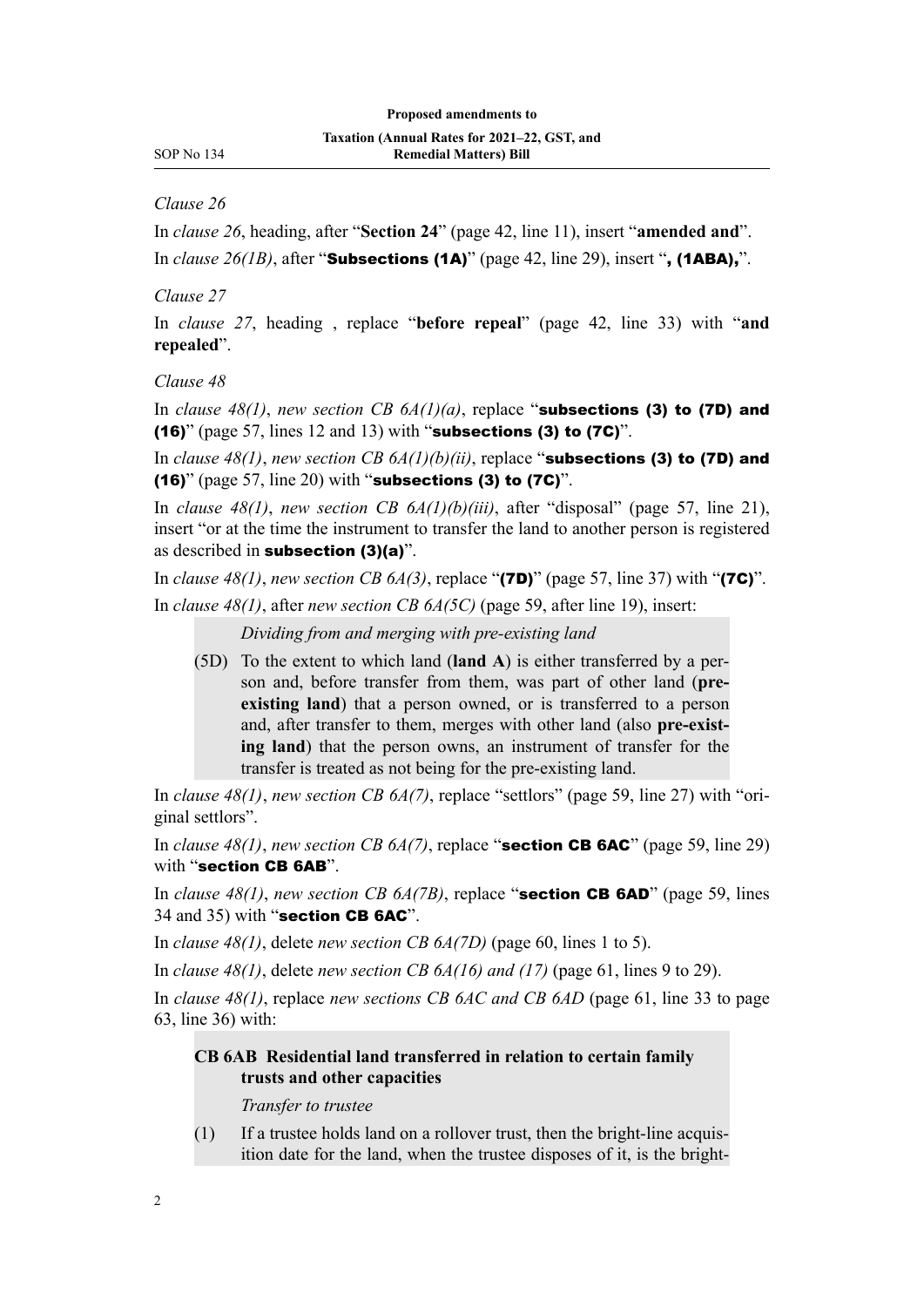line acquisition date that the settlor had for the land before transfer to the trustee. The transfer to the trustee must be on or after 1 April 2022.

*Transfer to original settlor*

(2) If a person (an **original settlor**) holds land that was transferred back to them from a trustee of a trust that the original settlor originally settled, and the trust is a rollover trust, then the bright-line acquisition date for the land, when the original settlor disposes of it, is the bright-line acquisition date that the trustee had for the land before transfer to the orignial settlor. The transfer to the original settlor must be on or after 1 April 2022.

*Transfer to or from different capacity, proportionality*

- (3) For the purposes of applying **subsections (1) and (2)** for a person who is a settlor in the case of **subsection (1)** or an original settlor in the case of **subsection (2)**, the person may have a capacity other than settlor or original settlor (for example: LTC owner). However, in the case of an original settlor, **subsection (2)** does not apply unless the land transferred back to them from the relevant trustee is—
	- (a) the same land that they originally settled and all other original settlors also get back their land; or
	- (b) in part the same land that they originally settled if that part and all other transfers back to other original settlors are in the same proportions as in the original settlement.

*Transfer to self*

(4) If a person transfers the same land to themselves in a different cap‐ acity, and there is no intervening transfer to a third party, then the bright-line acquisition date for the land when they dispose of it to a third party in that different capacity is the bright-line acquisition date that the person first had for the land. The transfer to the differ‐ ent capacity must be on or after 1 April 2022, and must not be to or from a person in their capacity of settlor, beneficiary, or trustee.

*Key term: rollover trust*

- (5) **Rollover trust** means, at the time of a relevant transfer to or from a relevant trust,—
	- (a) all relevant transfers to either trustees in the case of **subsec**tion (1) or to original settlors in the case of **subsection (2)** are either by people who are beneficiaries or to people who are beneficiaries, as applicable, 1 of whom is a principal set‐ tlor (for example: if the land is transferred to 2 people who are original settlors, then they must be beneficiaries of the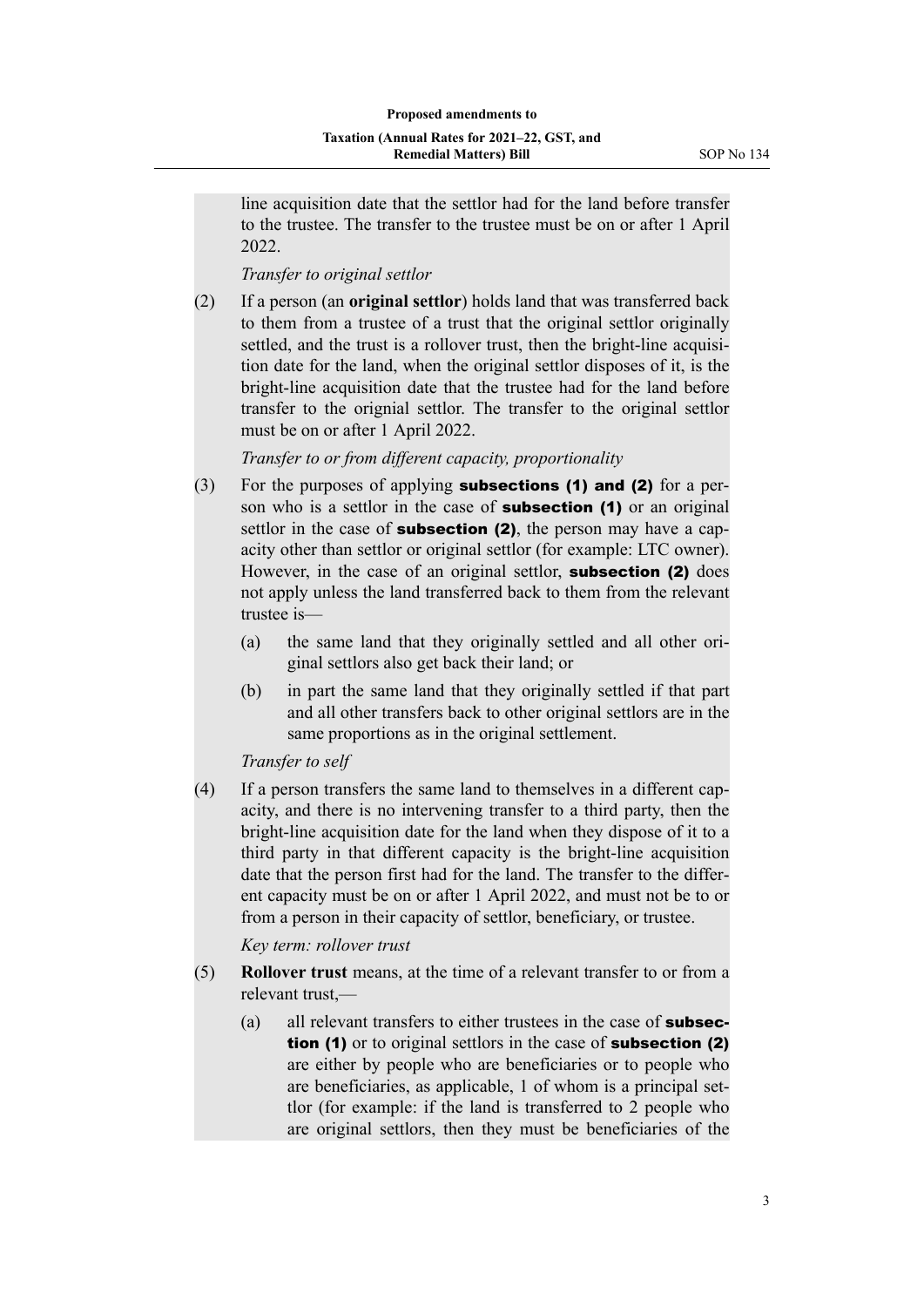trust, in addition to any other capacity they might have, and 1 of them must be a principal settlor); and (b) all principal settlors are beneficiaries of the trust; and (c) all principal settlors are close family associates; and (d) all beneficiaries are either close family beneficiaries, or trustees of another trusts and at least 1 beneficiary of the other trust is a close family associate of a beneficiary the relevant trust. *Key term: close family beneficiary* (6) **Close family beneficiary** means, for the relevant trust, a benefi‐ ciary that is 1 or more of the following: (a) a principal settlor: (b) a close family associate of another beneficiary who is also a principal settlor: (c) a company in which a 50% or more voting interest, or a 50% or more market value interest if a market value circumstance exists, is owned by a beneficiary of the trust that is a close family associate of another beneficiary that does meet the principal settlor requirements for the trust: (d) a charity registered under the Charities Act 2005. *Key term: close family associates* (7) Two persons are **close family associates** if 1 or more of the follow‐ ing applies: (a) they are within 4 degrees of blood relationship: (b) they are married, in a civil union, or in a de facto relationship: (c) 1 person is within 4 degrees of blood relationship to the other person's spouse, civil union partner, or de facto partner. *Exception* (8) This section does not apply for the transfer of shares in an LTC to or from a trustee. **CB 6AC Residential land transferred in relation to certain Māori family trusts** *Transfer to trustee* (1) If a Māori trustee holds land on a Māori rollover trust, the brightline acquisition date for the land, when the Māori trustee disposes of it, is the bright-line acquisition date that the settlor had for the land before transfer to the Maori trustee. The transfer to the trustee must be on or after 1 April 2022.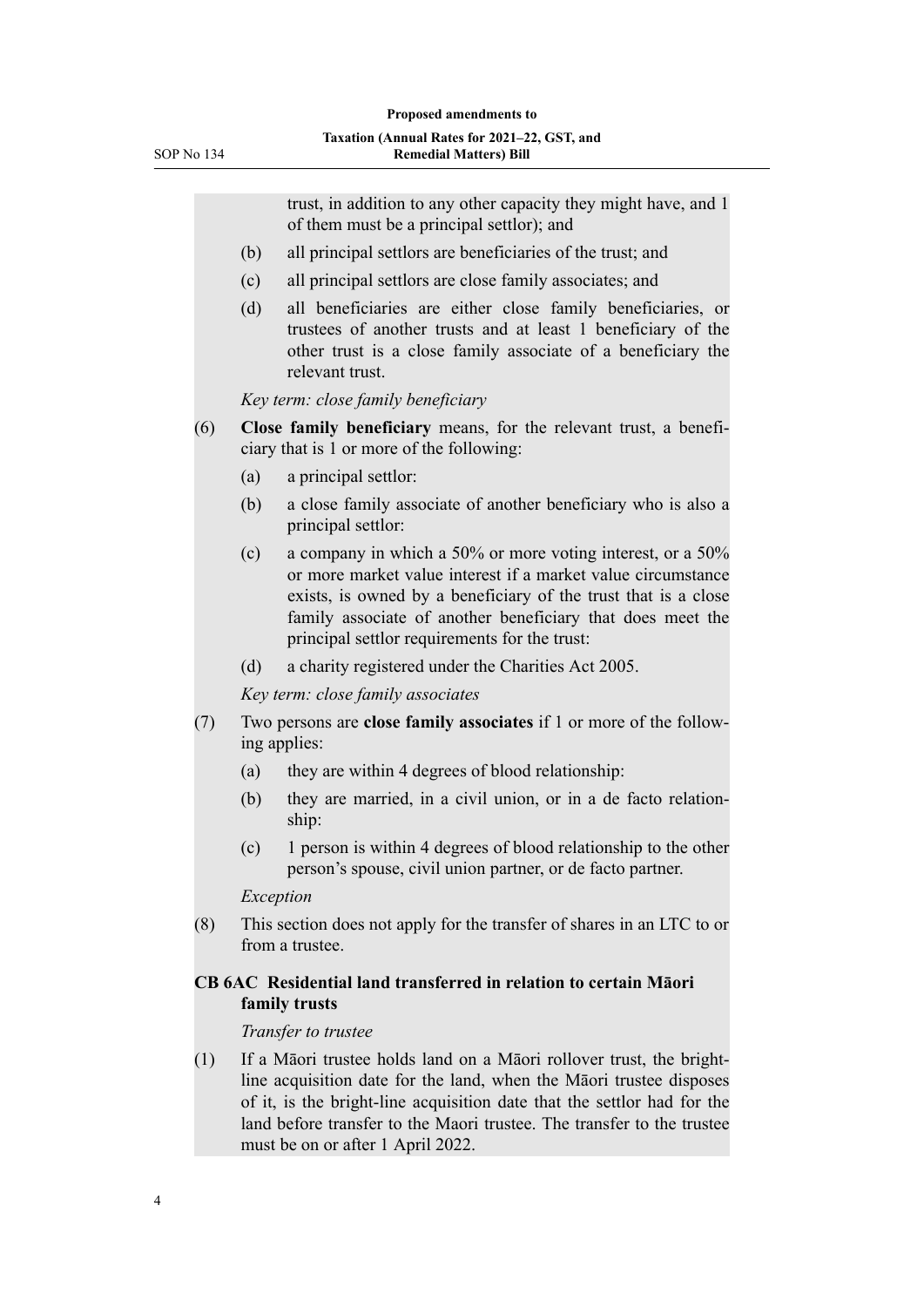(2) If a person (an **original settlor**) holds land that was transferred back to them from a Māori trustee of a trust that the original settlor ori‐ ginally settled, and the trust is a Māori rollover trust, the bright-line acquisition date for the land, when the original settlor disposes of it, is the bright-line acquisition date that the Māori trustee had for the land before transfer to the orignial settlor. The transfer to the original settlor must be on or after 1 April 2022.

*Transfer to or from different capacity, proportionality*

- (3) For the purposes of applying **subsections (1) and (2)** for a person who is a settlor in the case of **subsection (1)** or an original settlor in the case of **subsection (2)**, the person may have a capacity other than settlor or original settlor (for example: LTC owner), but in the case of an original settlor, **subsection (2)** does not apply unless the land transferred back to them from the relevant trustee is—
	- (a) the same land that they originally settled and all other original settlors also get back their land; or
	- (b) in part the same land that they originally settled if that part and all other transfers back to other original settlors are in the same proportions as in the original settlement.

*Key term: Māori rollover trust*

- (4) **Māori rollover trust** means, at the time of a relevant transfer to or from a relevant trust,—
	- (a) all relevant transfers to either trustees in the case of **subsec**tion (1) or to original settlors in the case of **subsection (2)** are either by people who are beneficiaries or to people who are beneficiaries, as applicable (for example: if the land is transferred to 2 people who are original settlors, then they must be beneficiaries of the trust, in addition to any other capacity they might have); and
	- (b) all beneficiaries are—
		- (i) members of the same iwi or hapu:
		- (ii) descendants of the same tipuna; and
	- (c) the land is subject to Te Ture Whenua Māori Act 1993.

*Key term: Maori trustee*

(5) **Māori trustee** means a trustee of a trust that is either a Maori authority, or eligible to elect to be a Maori authority, under section HF  $2(3)(e)(i)$  (Who is eligible to be a Maori authority?).

In *clause 48(1)*, delete *new section CB 6AF* (page 64, line 18 to page 65, line 11).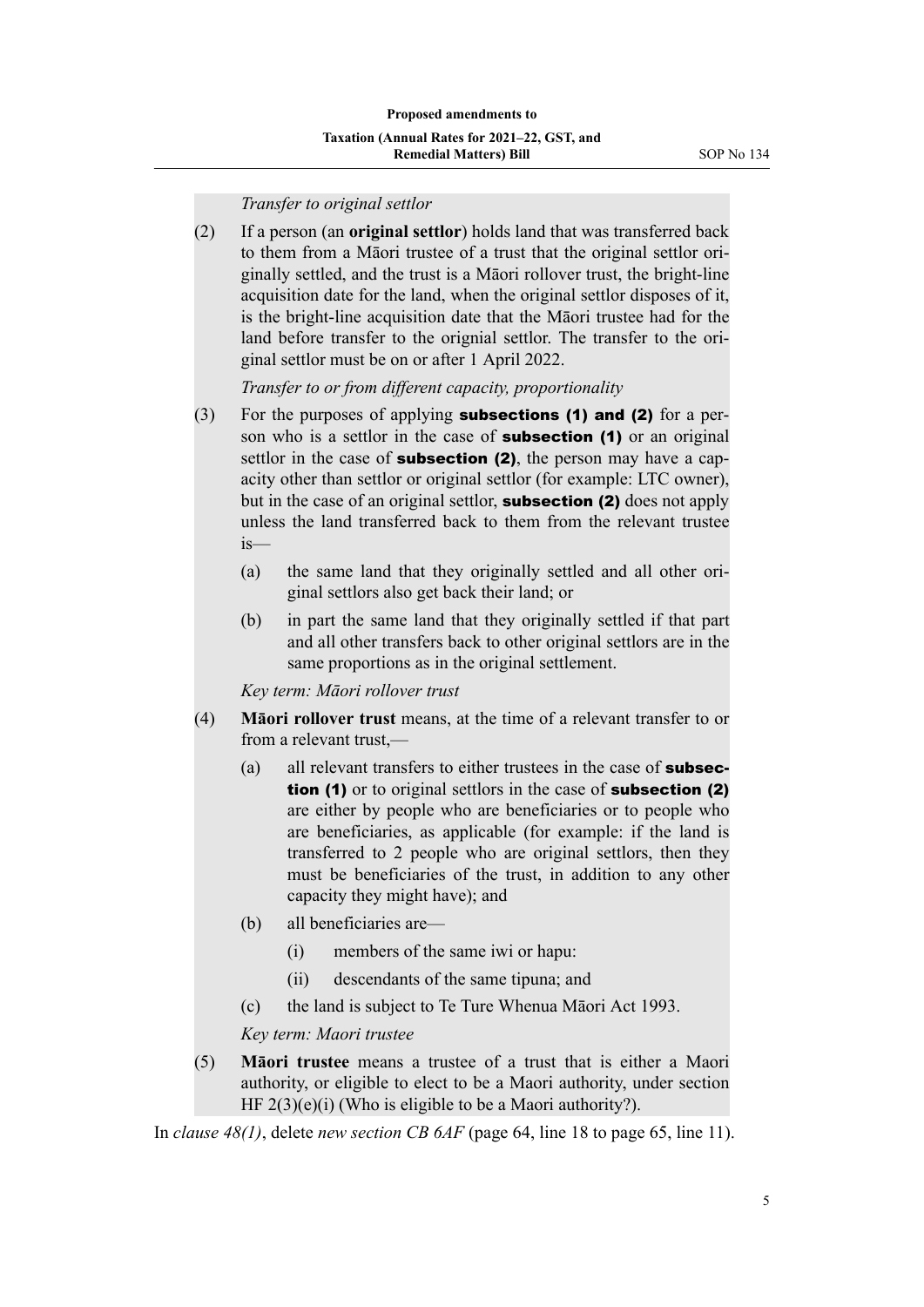*Clause 56B*

In *clause 56B(7)*, after *new section CZ 39(5C)* (page 71, after line 37), insert: *Dividing from and merging with pre-existing land*

(5D) To the extent to which land (**land A**) is either transferred by a per‐ son and, before transfer from them, was part of other land (**preexisting land**) that a person owned, or is transferred to a person and, after transfer to them, merges with other land (also **pre-exist‐ ing land**) that the person owns, an instrument of transfer for the transfer is treated as not being for the pre-existing land.

In *clause 56B(8)*, *new section CZ 39(6B)*, replace "section CB 6AC (Residential land transferred in relation to certain family trusts)" (page 72, line 3) with "section CB 6AB (Residential land transferred in relation to certain family trusts and other capacities)".

In *clause 56B(8)*, *new section CZ 39(6B)*, replace "by section CB 6AC" (page 72, line 7) with "by section CB 6AB".

In *clause 56B(8)*, *new section CZ 39(6C)*, replace "section CB 6AD (Residential land transferred to Maori authorities, or similar eligible persons, for certain family trusts)" (page 72, lines 11 and 12) with "**section CB 6AC** (Residential land transferred in relation to certain Maori family trusts)".

In *clause 56B(8)*, *new section CZ 39(6C)*, replace "by section CB 6AD" (page 72, line 15) with "by section CB 6AC".

In *clause 56B(8)*, delete *new section CZ 39(6E)* (page 72, lines 24 to 31).

Delete *clause 56B(9)* (page 72, line 32 to page 73, line 14).

*Clause 64BB*

Delete *clause 64BB* (page 76, lines 19 to 24).

*Clause 64CB*

Replace *clause 64CB(1)* (page 76, lines 29 to 36) with:

- (1) After section DG 10(1), insert: *Relationship with subpart DH*
- (1B) Despite this section and sections DG 11, DG 12 and DG 13, for the purposes of applying those sections—
	- (a) interest incurred in relation to disallowed residential property or to acquire an ownership interest in, or become a benefi‐ ciary of, an interposed residential property holder is ignored; and
	- (b) the debt to which the interest described in **paragraph (a)** relates is ignored; and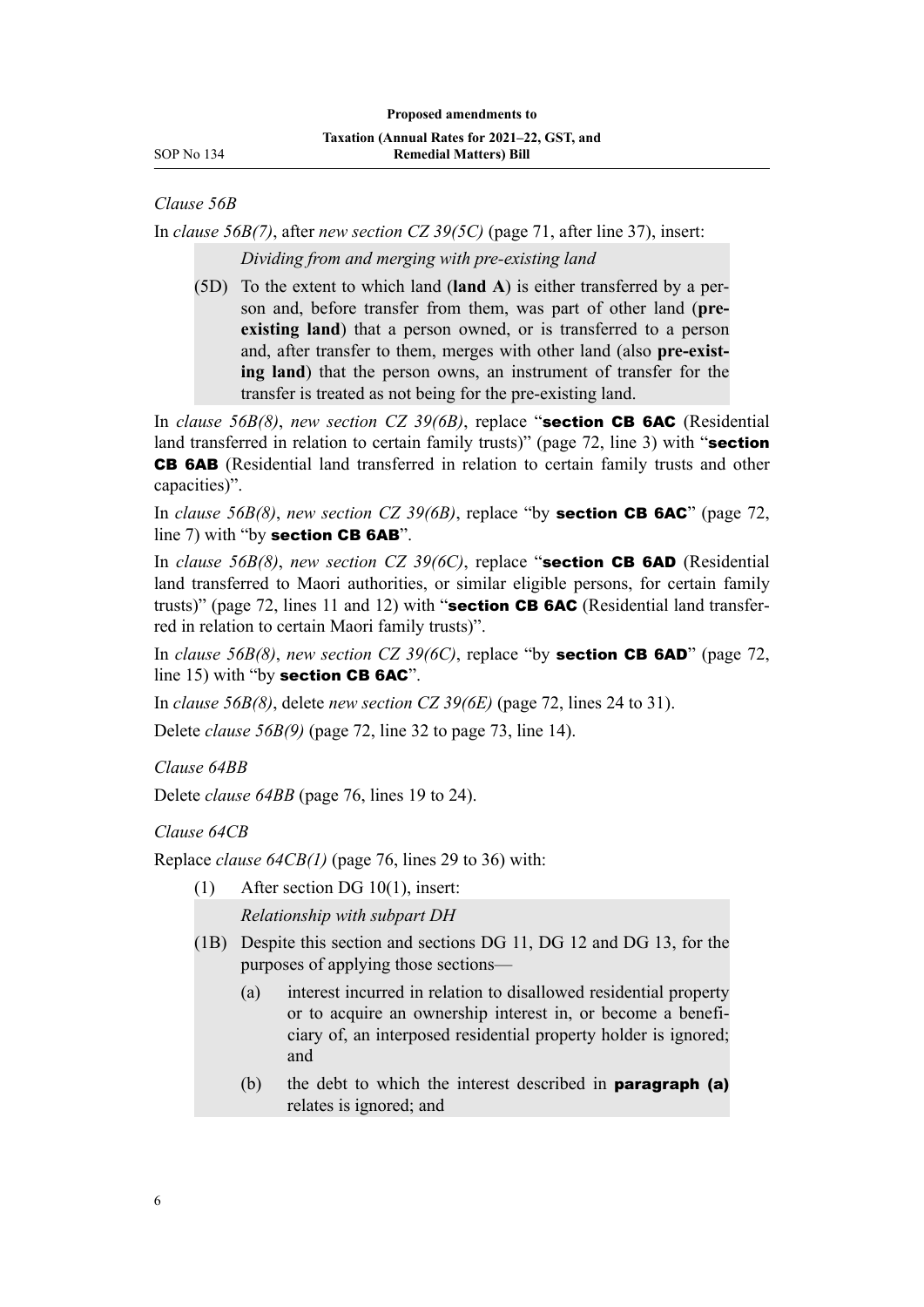- (c) a close company must, for an asset that is disallowed residen‐ tial property, exclude from the asset value determined for the asset the lesser of—
	- (i) the asset value that would be determined for the asset if this paragraph did not apply to the asset:
	- (ii) the amount of the company's debt under which the company incurs interest in relation to the asset.

# *Clause 64D*

Delete *clause 64D(2)* (page 77, lines 8 to 27).

#### *Clause 64E*

In *clause 64E*, *new section DH*  $5(5)(d)(i)$ , replace "**section CB 6AC, CB 6AD, CB** 6AF, FB 3A, FC 9" (page 82, lines 2 and 3) with "section FB 3A, FC 9, FC 9B(a) to (e)".

In *clause 64E*, replace *new section DH 6(4)*, other than the heading (page 85, lines 4 to 7), with:

(4) For the purposes of this section, **section DH 8**, and the definition of **interposed residential property holder**, a loan entered into by a shareholder of a close company before it became an LTC is not affected by the company becoming an LTC.

In *clause 64E*, replace *new section DH 7(4)*, other than the heading (page 86, lines 8 to 13), with:

(4) A repayment of the underlying loan is applied against the notional loan principal to reduce it, to a minimum of zero, unless the source of the repayment is the disposal of allowed property described in subsection (3)(b). If the source of the repayment is the disposal of allowed property, then only the amount of the repayment that is in excess of the 26 March 2021 value of the allowed property is applied against the notional loan principal to reduce it, to a min‐ imum of zero.

In *clause 64E*, *new section DH 10(4)(c)*, replace "section CB 6AC, CB 6AD, CB 6AE, or CB 6AF" (page 88, line 13) with "section FC 9B(a) to (f)".

## *Clause 74*

In *clause 74(9)*, *new section EM 5(8)*, replace "subsection (4)" (page 94, line 19) with "subsection (4) or (9)".

# *Clause 80*

In *clause 80(12)*, replace, in each place, " $(4)$ " (page 99, lines 27 and 31) with " $(4)$ ,  $(5)$ ".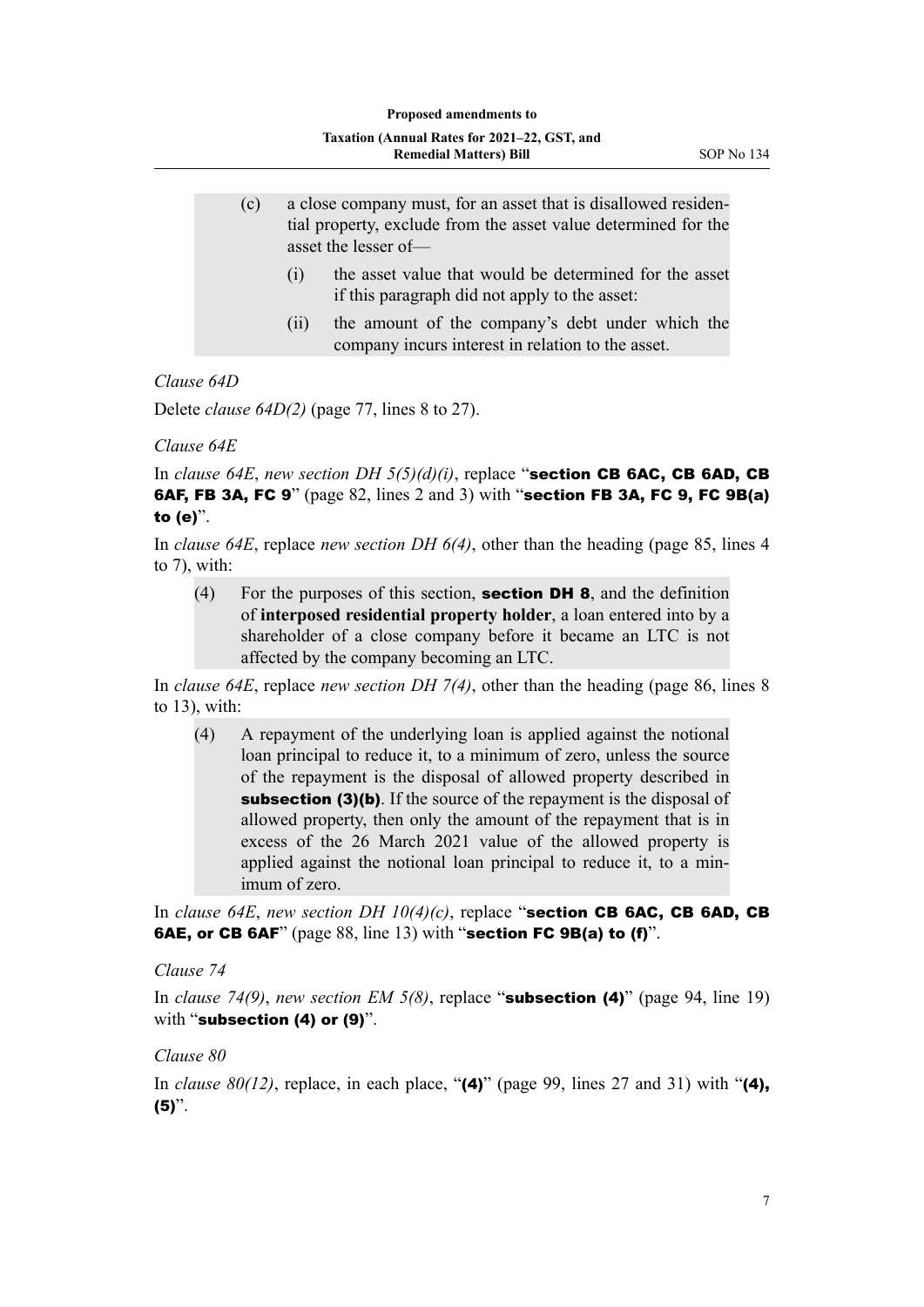*Clause 80C*

In *clause 80C*, replace *new sections FC 9B and FC 9C* (page 101, lines 11 to 28) with:

# **FC 9B Residential land: certain transferors**

For the purposes of calculating a person's net income in relation to the disposal of residential land for which they derive an amount of income under **section CB 6A or CZ 39** (which relate to residential land), if the person is 1 of the following then they are treated as disposing of the relevant land for the greater of either its cost to them or the consideration they derive for the disposal:

- (a) a person transferring land to a trustee (the **recipient**), described in section CB 6AB(1) (Residential land transferred in relation to certain family trusts and other capacities), to which that subsection applies:
- (b) a trustee transferring land to an original settlor (also a **recipi‐** ent), described in **section CB 6AB(2)**, to which that subsection applies:
- (c) a person in a different capacity (also a **recipient**), described in section CB 6AB(3)), to which that subsection applies:
- (d) a person transferring land to a Maori trustee (also **recipient**), described in section CB 6AC(1) (Residential land transferred in relation to certain Maori family trusts), to which that subsection applies:
- (e) a Māori trustee transferring land to an original settlor (also a **recipient**), described in **section CB 6AC(2)**, to which that subsection applies:
- (f) a transferor transferring land to a recipient, described in section CB 6AE (Certain transfers of residential land included in settlement of claim under the Treaty of Waitangi), to which that section applies.

Defined in this Act: cost, dispose, income, net income, residential land

#### **FC 9C Residential land: certain recipients**

For the purposes of calculating a person's net income in relation to the disposal of residential land for which they derive an amount of income under **section CB 6A or CZ 39** (which relate to residential land), if the person is a recipient of a transfer, as described in section FC 9B(a), (b), (c), (d), or (e), then they are treated as acquiring the relevant land for the greater of either its cost to the person (the **transferor**) that transferred it to them or the consider‐ ation they give the transferor for the land.

Defined in this Act: acquire, cost, dispose, income, net income, residential land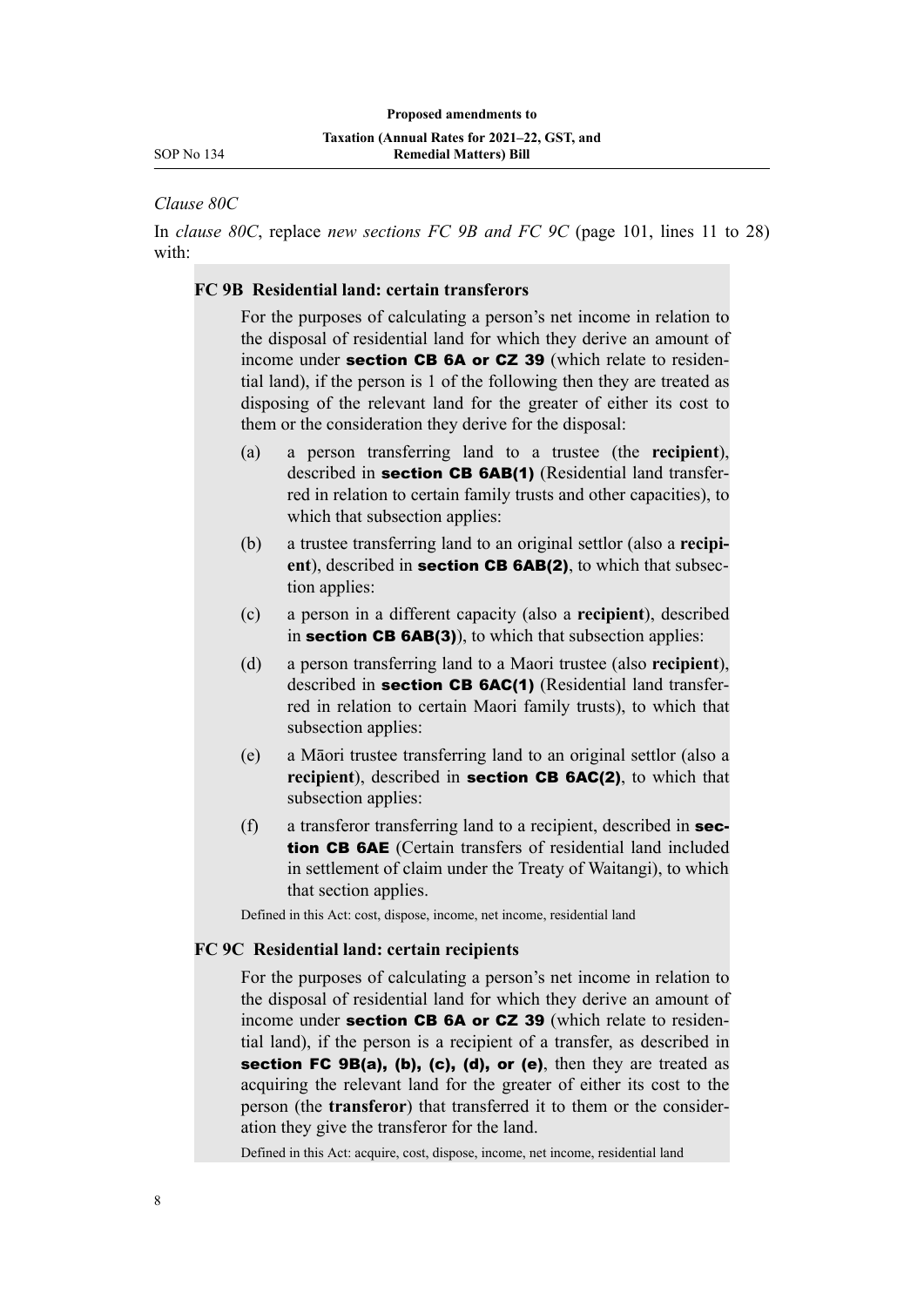*New clause 83B*

After *clause 83* (page 104, after line 27), insert:

# **83B Section FM 15 amended (Amortising property and revenue account property)**

(1) After section FM 15(2), insert:

*Acquisition by company B*

- $(2B)$  For the purposes of **sections CB 6A and CZ 39** (which relate to residential land), in relation to property that is land, company B is treated as having the same bright-line acquisition date as company A for that land.
- (2) In section FM 15, list of defined terms, insert "bright-line acquisi‐ tion date" and " land".

# *Clause 91B*

Replace *clause 91B(5)* (page 110, line 35 to page 111, line 30) with:

(5) Replace section LT 1(4) with:

*Maximum amounts*

- (4) The amount of the credit must not be more than the lesser of—
	- (a) the amount of total tax given by **subsection (4B)**; and
	- (b) the amount calculated using the formula—

current loss credit – exploration abandonment excess.

*Total tax*

- (4B) In subsection (4)(a), total tax is the amount of income tax paid  $bv$ —
	- (a) for a petroleum miner, the petroleum miner and any consolidated group of which they are a member on net income derived for all earlier tax years, calculated on a year-by-year basis and aggregated:
	- (b) for a farm-in party, the farm-in party and any consolidated group of which they are a member on net income derived for all earlier tax years, calculated on a year-by-year basis and aggregated.

*Current loss credit*

(4C) In the formula in subsection (4)(b), the item **current loss credit** is the amount given by **subsection (2)**.

*Exploration abandonment excess*

(4D) In the formula in subsection (4)(b), the item **exploration aban‐ donment excess** is the greater of zero and,—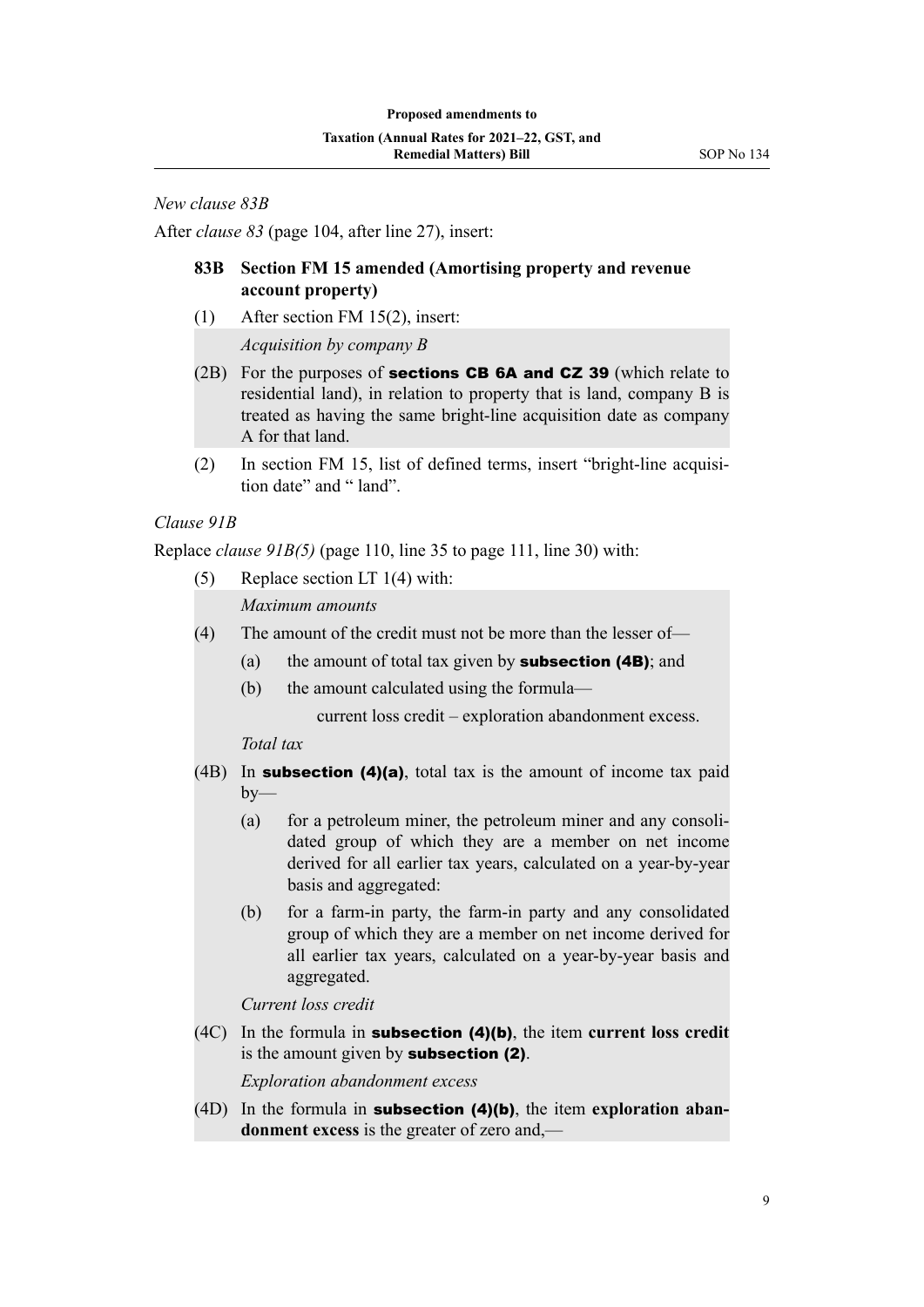- (a) if the amount of the net loss described in subsection  $(1)(c)$  is less than or equal to the total amount of the deductions described in subsection  $(1)(a)(i)$  and  $(ii)$ , zero; or
- (b) if the amount of the net loss described in subsection  $(1)(c)$  is equal to or exceeds the total amount of the deductions described in subsection  $(1)(a)(i)$  to **(iii)** and the amount described in **subsection (1)(a)(iii)** is greater than zero, the amount calculated by multiplying the amount referred to in subsection (1)(a)(iii) for the income year by the tax rate referred to in subsection (3)(b) and subtracting the amount of income tax (the **post-abandonment tax**) paid by—
	- (i) for a petroleum miner, the petroleum miner and any consolidated group of which they are a member on net income derived for tax years beginning after drilling for the purposes of exploration ceased in the exploratory well, calculated on a year-by-year basis and aggregated:
	- (ii) for a farm-in party, the farm-in party and any consoli‐ dated group of which they are a member on net income derived for tax years beginning after drilling for the purposes of exploration ceased in the exploratory well, calculated on a year-by-year basis and aggregated; or
- (c) if neither of paragraphs (a) and (b) applies, the amount calculated using the formula—

(net loss - decommissioning deductions)  $\times$  tax rate - postabandonment tax.

*Definition of items in formula*

- $(4E)$  In the formula in **subsection (4D)(c)**,—
	- (a) **net loss** is the amount of the net loss described in subsection  $(1)(c)$ :
	- (b) **decommissioning deductions** is the total amount of the deductions described in subsection  $(1)(a)(i)$  and  $(ii)$ :
	- (c) **tax rate** is the tax rate referred to in subsection (3)(b):
	- (d) **post-abandonment tax** is the amount of income tax described in subsection (4D)(b).

In *clause 91B(6)*, replace "**subsections (4B)(b) and (4C)**" (page 111, lines 31 and 32) with "subsections (4B) and (4D)".

In *clause 91B(7)*, replace "**subsections (4B)(b) and (4C)**" (page 111, lines 33 and 34) with "subsections (4B) and (4D)".

Replace *clause 91B(8)* (page 111, lines 35 and 36) with:

 $(8)$  In section LT  $1(7)$ ,—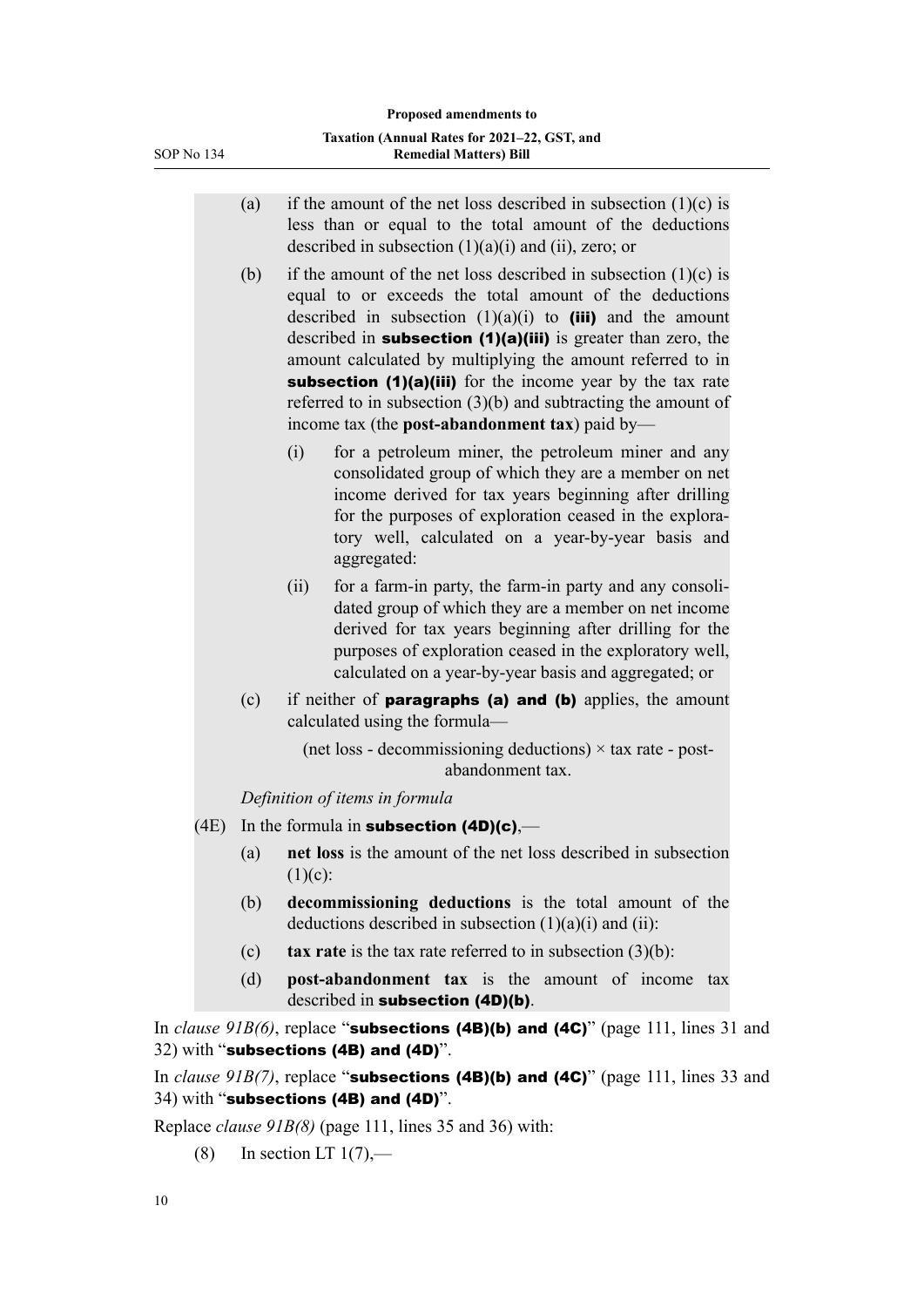- (a) replace "subsections  $(4)(b)$ " with "subsections  $(4B)$ , (4D),":
- (b) replace "the amount referred to in subsection  $(4)(a)$ " with "the current loss credit".

*New clauses 188F and 188G*

After *clause 188E* (page 156, after line 26), insert:

**188F Section 73 amended (Certain unremitted deductions and employer contributions entered in and paid out of holding account)**

After section 73(1), insert:

(1B) For the purposes of subsection  $(1)(a)(ii)$ , an amount of an employer contribution for an employee includes a contribution payable on or before 31 March 2020 that remains unpaid on 1 April 2020 in relation to which the relevant information referred to in subsection (1)(b) and (c) has been provided to the Commissioner.

# **188G Section 78 amended (Treatment of certain unremitted deductions and employer contributions in holding account)**

After section 78(3)(a), insert:

(ab) for an employer contribution referred to in **section 73(1B)**, on 1 April 2020; or

# *New clause 192B*

After *clause 192* (page 157, after line 8), insert:

# **192B Section 85 amended (Time when deductions and employer contributions treated as received for interest purposes)**

- (1) Repeal section 85(1).
- (2) In section  $85(2)$ ,—
	- (a) replace "The amount is treated" with "An amount referred to in section 73(1) is treated":
	- (b) after subsection (2)(b), insert:
	- (bb) for an employer contribution referred to in **section 73(1B)**, on 1 April 2020; or

# **Explanatory note**

This Supplementary Order Paper (**SOP**) proposes several changes to the Taxation (Annual Rates for 2021–22, GST, and Remedial Matters) Bill (the **Bill**) which are of a technical nature and are all consistent with the underlying policy intent.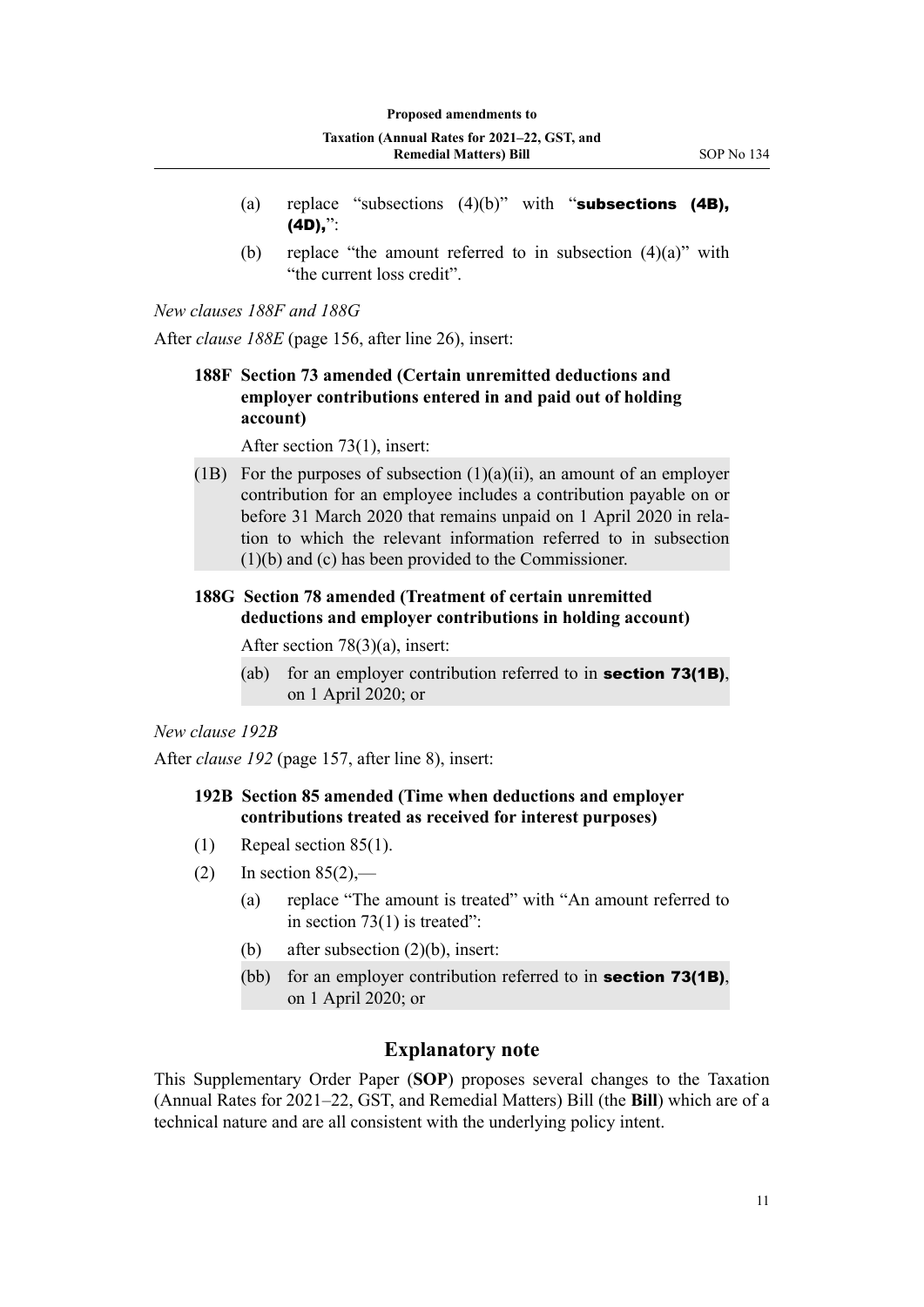# *GST policy items*

### *Modernising information requirements for GST*

The SOP would make minor technical changes to the proposals for modernising information requirements for GST.

# *Excluding cryptoassets from GST*

The SOP would replace two existing references to "cryptoassets" with "cryptocurrency". It would also broaden the section reference of a provision and make a further amendment to ensure brokerage services provided in relation to cryptoassets are captured as an exempt financial service.

### *Housing measures*

# *Interest limitation rules for residential investment property*

The SOP would make minor technical amendments to the existing interest limitation proposals for residential property. Specifically:

- Within the Bill is a rule that will apply when a shareholder borrows money to acquire shares in a close company that owns property subject to the interest limitation rules and the company subsequently elects to become a look-through company. Proposed amendments within the SOP will ensure that the policy intent is given effect to.
- The Bill contains transitional rules for how taxpayers may treat loans drawn down before 27 March 2021 that cannot reasonably be traced, in addition to the repayment of such loans. The SOP would amend the repayments rule to ensure the outcome intended by the Finance and Expenditure Committee (the **FEC**) is achieved.
- Several technical amendments are necessary to ensure the interest limitation rules apply as intended to persons subject to the mixed-use asset rules.

# *Bright-line test*

#### **5-year new build bright-line test**

As currently drafted, land would not qualify for the new build bright-line test if an agreement to sell land is entered into but a new build is not completed until after this date. The SOP would effect a minor wording change so that the land qualifies for the new build bright-line test if there is a new build on the land when settlement occurs.

This can be a common scenario for people purchasing new builds, whereby a sale and purchase agreement is signed while the property is being built and settlement is scheduled to occur a set number of working days after the code compliance certificate has been issued.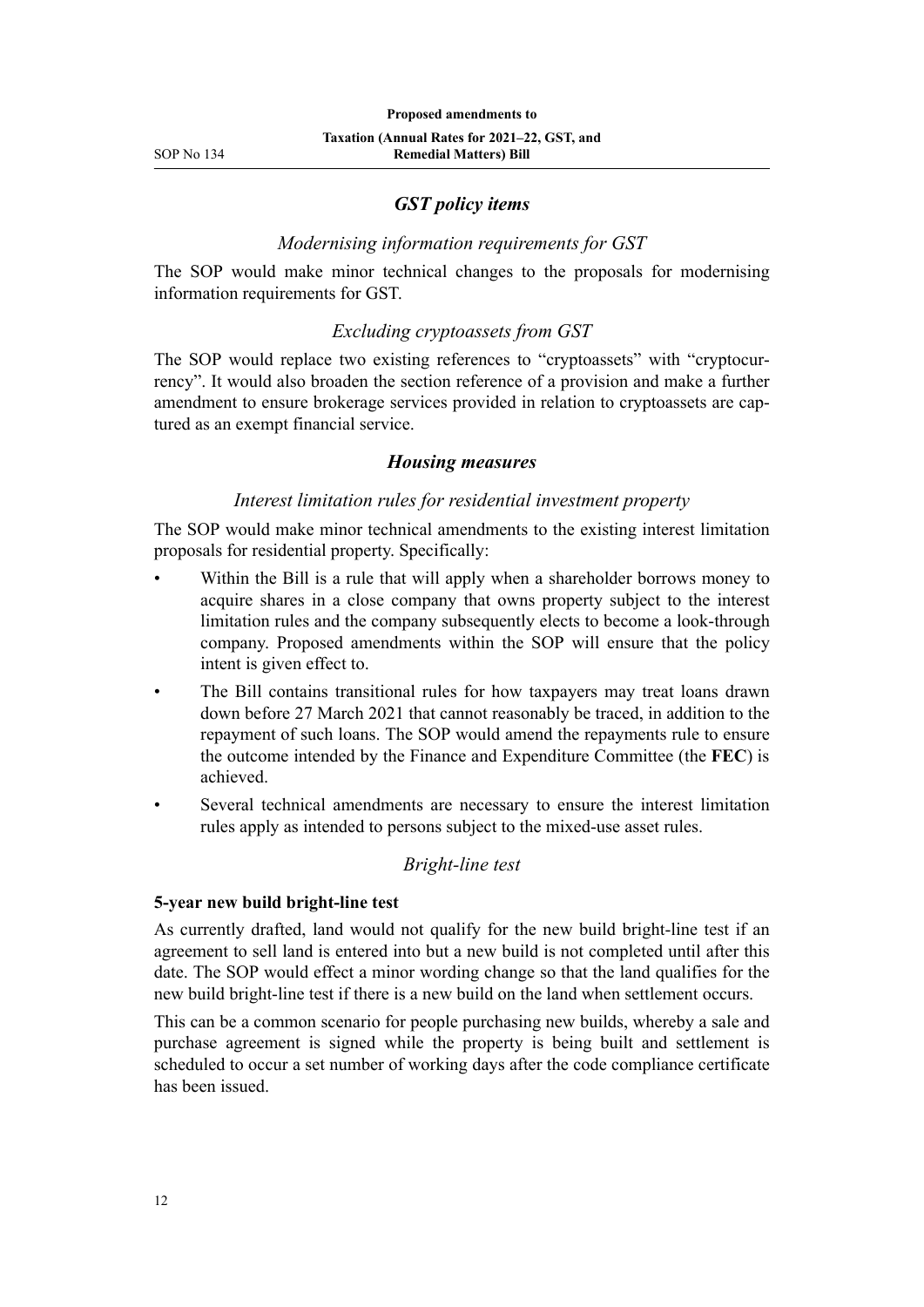# **Rollover relief**

The Bill extends rollover relief for certain transfers or disposals of residential land under the bright-line test. The SOP would make the provisions more accessible to users of the legislation and better align the wording of the provisions with the policy intent.

The SOP would also:

- Clarify the relief that applies if a person transfers land to themselves in a differ‐ ent capacity (for example, in their capacity as a shareholder in a look-through company or partner in a partnership).
- Provide rollover relief for transfers within a consolidated group of companies (as recommended by the FEC).

#### *Other measures*

### *KiwiSaver employer contributions pre-1 April 2020*

The SOP contains proposals to clarify that the Government's decision to effectively guarantee employer KiwiSaver contributions applies to employer contributions made prior to 1 April 2020 as well as employer contributions made after this date.

# *Petroleum decommissioning*

As currently drafted, the Bill includes amendments recommended by the FEC that allow the industry a refundable tax credit for a limited subset of exploration wells, consistent with the policy intent.

The SOP would clarify the drafting to ensure it operates as intended.

# *Debt remission within an economic group*

As introduced, the Bill proposes replacing the term "forgive" with "remitted" in sev‐ eral sections to cover a wider range of debt remission scenarios. The SOP inserts an application provision to ensure this applies from 1 April 2008, as intended.

# *Fair dividend rate foreign currency hedges rules*

As introduced, the Bill modifies the second hedge-by-hedge method for calculating the portion of a foreign currency hedge to which the fair dividend rate (**FDR**) method can be applied (referred to in the rules as the FDR hedge portion). The SOP would introduce an amendment to the formula for calculating FDR hedge portions to clarify that a negative result must be treated as zero. This will ensure that the method oper‐ ates as intended where there is a negative result.

# **Departmental disclosure statement**

The Inland Revenue Department considers that a departmental disclosure statement is not required to be prepared for this Supplementary Order Paper.